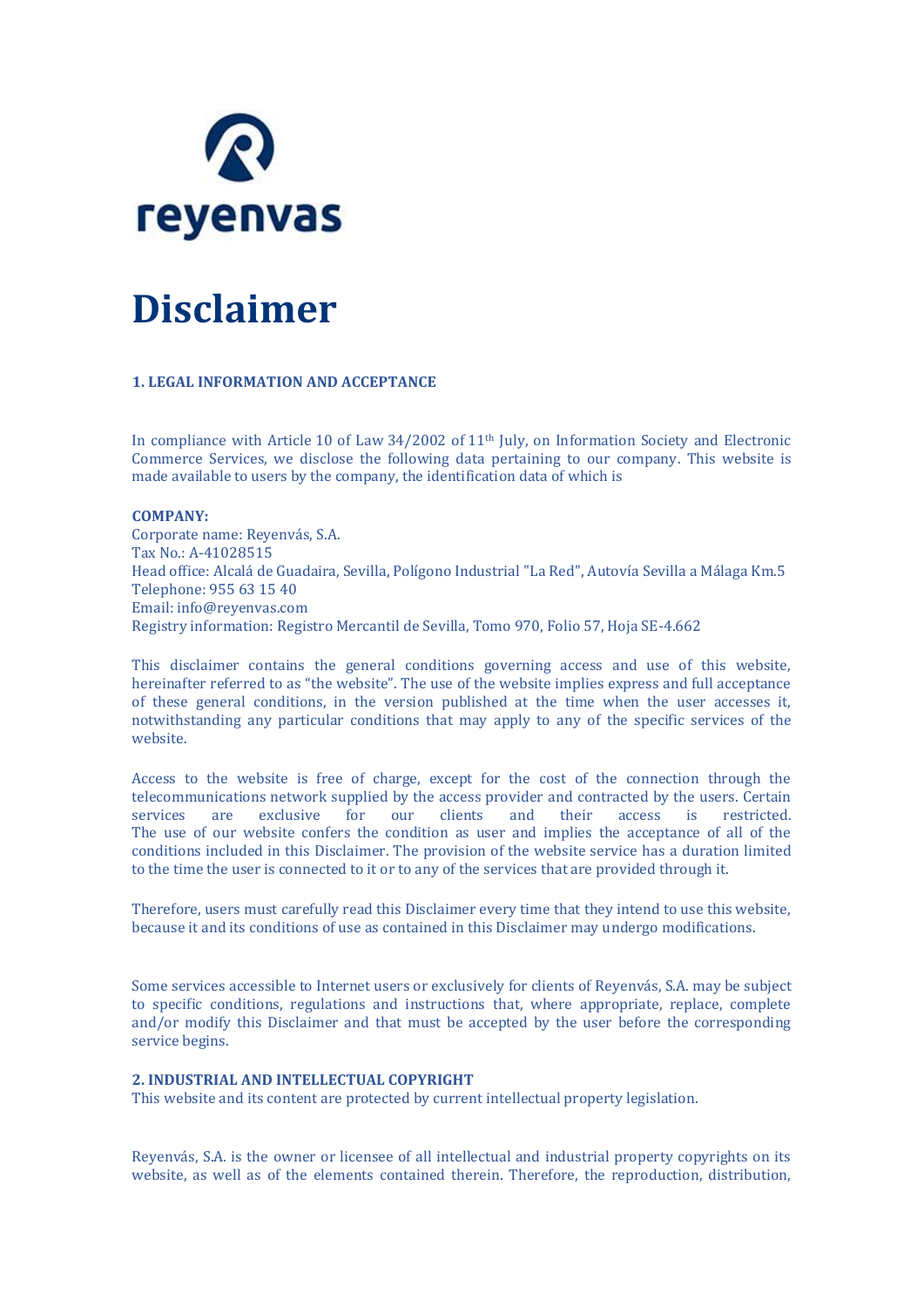public communication and transformation of all or part of the contents of this website, for commercial purposes, in any medium and by any technical means, without authorisation, is expressly forbidden.

The trademarks, trade names or distinctive signs are owned by Reyenvás, S.A. either by industrial or intellectual copyright, and it may not be construed that access to the website attributes any right over the aforementioned trademarks, trade names and/or distinctive signs. All of the products and services on these pages that are NOT owned by Reyenvás, S.A. are registered trademarks of their respective owners and are recognized as such by our company. These appear on Reyenvás, S.A. website exclusively to purposes of promotion and information gathering. These owners may request that information belonging to them be modified or removed.

# **3. CONDITIONS OF USE OF OUR WEBSITE**

## **3.1 General**

The user undertakes to correctly use our website in accordance with the Law and this Disclaimer. The user will respond to Reyenvás, S.A., or to third parties, for any harm and damage that may be caused as a result of the breach of said obligation.

The use of our website for purposes to harm the property or interests of Reyenvás, S.A. or of third parties, or that in any other way overload, damage or disable the networks, servers and other computer equipment (hardware) or computer products and applications (software) of Reyenvás, S.A. or third parties, is expressly forbidden.

# **3.2 Content**

The user undertakes to use the Contents in accordance with the Law and this Disclaimer, as well as with the other conditions, regulations and instructions that may be applicable in accordance with the provisions of clause 1.

With a merely illustrative nature, in accordance with current legislation, the user must refrain from:

- Reproducing, copying, distributing, making available, publicly communicating, transforming or modifying the content, except in those cases authorised by law or expressly agreed to by Reyenvás, S.A., or by whoever holds the ownership of the exploitation rights, where applicable.

- Reproducing or copying for private use the content that may be considered as Software or Database in accordance with current legislation on intellectual property, as well as its public communication or making it available to third parties when these acts necessarily entail reproduction by the user or a third party.

- Extracting and/or reusing all or a substantial part of the content of the website, as well as of the databases that Reyenvás, S.A. makes available to users.

# **3.3 Inserting links to our website**

Internet users who wish to insert links to our website from their own websites must meet the conditions detailed below, and the unawareness of these conditions will not avoid the responsibilities established by Law: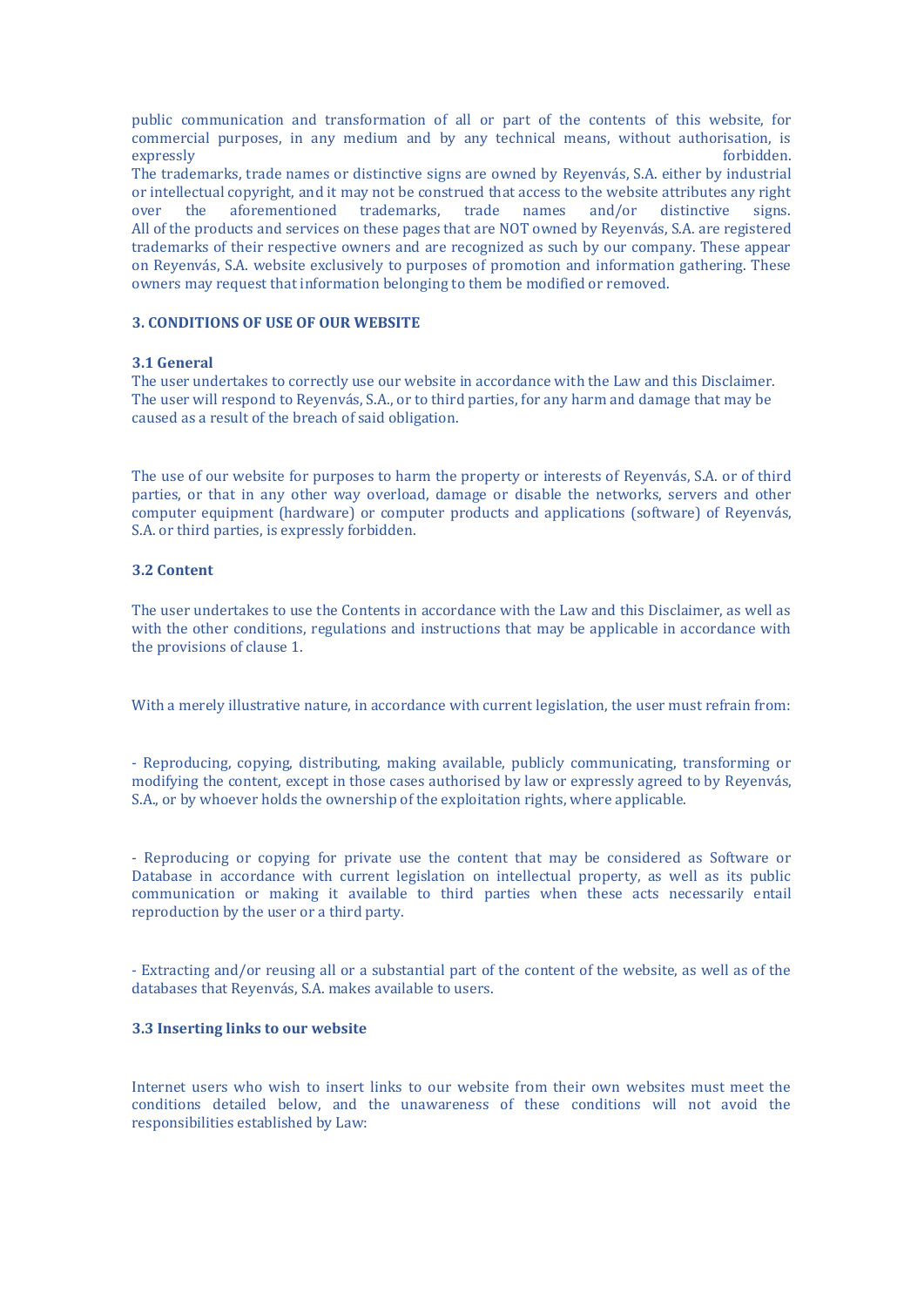• The link will only link to the home page or main page of the website, but it may not reproduce it in any way (online links, copied text, graphics, etc.).

• In any case, and in accordance with the applicable legislation current at any time, it will be forbidden to establish frames of any kind that involve our website or that allow the content to be viewed through Internet addresses other than those of our website and, in any case, when they are viewed together with content outside of our website in such a way that: (I) it leads to, or may lead to, error, confusion or deception for users on the true origin of the service or content; (II) entails an act of unfair comparison or imitation; (III) serves to take advantage of the reputation of Reyenvás, S.A. brand and prestige or (IV) in any other way is forbidden by current legislation.

• The page that inserts the link will not contain any false, inaccurate or incorrect statements about Reyenvás, S.A., its employees, clients or the quality of the services it provides.

• In no case will the page where the link is located state that Reyenvás, S.A. has given its consent for the insertion of the link, or that it otherwise sponsors, collaborates, verifies or supervises the services of the referring site.

• The use of any name, graphic or combined brand or any other distinctive sign of Reyenvás, S.A. within the referring site's page is forbidden, except in those cases allowed by law or expressly authorized by Reyenvás, S.A., provided that a direct link to our page is allowed in the manner established in this clause.

• The page that establishes the link must faithfully comply with the law and in no case may it make use of or link to its own or third-party content that: (I) is illegal, harmful, immoral or inappropriate (pornography, violence, racism, etc.); (II) leads to or may lead to the user having a false concept that Reyenvás, S.A. subscribes to, backs, joins or in any way supports the ideas, statements or expressions, whether legal or illegal, of the referring site; (III) is inappropriate or is not pertinent to the activity of Reyenvás, S.A. pursuant to the location, content and subject matter of the referring site's website.

# **4. EXCLUSION OF LIABILITY**

#### **4.1 On the information**

Reyenvás, S.A. takes no responsibility for the decisions taken based on the information provided by the website, nor for the harm and damage caused to the user or third parties due to the actions that are solely based on the information obtained from the website.

#### **4.2 On the quality of the service**

Access to our website does not entail the obligation by Reyenvás, S.A. to control that there are no virus, worms or any other harmful computer elements. In any case, it is the user's responsibility to have suitable tools to detect and debug harmful computer programs, codes, files or folders.

Reyenvás, S.A. takes no responsibility for the harm caused to the user's or third-party's computer equipment during the provision of the service.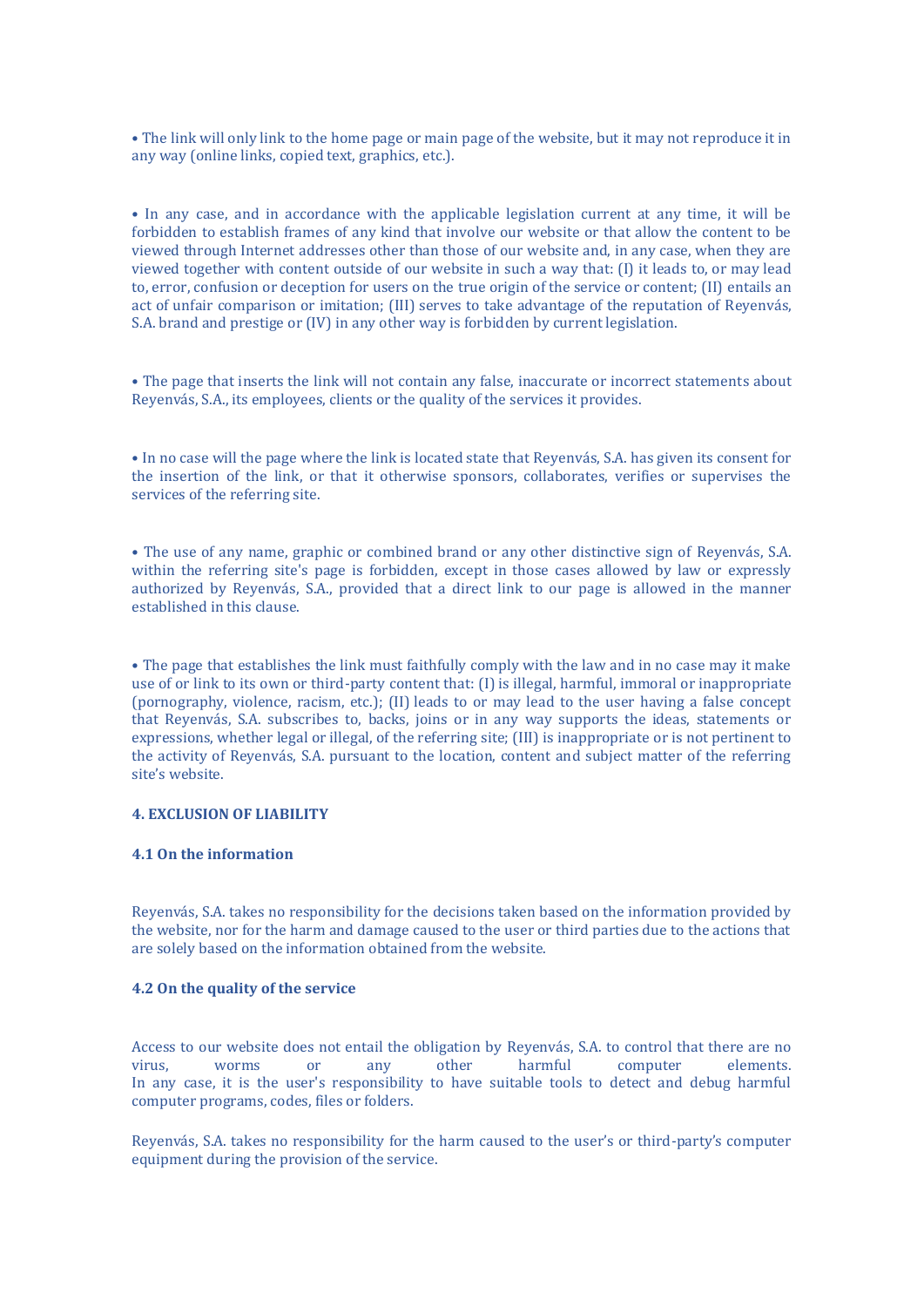# **4.3 On the availability of the service**

Access to our website requires services and provisions by third parties, including transport through telecommunications networks whose reliability, quality, continuity and operation are not the responsibility of Reyenvás, S.A.. Therefore, the services offered through our website may be suspended, cancelled or be inaccessible, prior to or at the same time when the service is being provided.

Reyenvás, S.A. takes no responsibility for any harm or damage caused to the user due to failures or drops in the telecommunications networks that lead to the suspension, cancellation or interruption of the website service during the service or prior to it.

# **4.4 On the content and services linked through the website**

The access service to our website includes technical linking devices, directories and even search instruments that allow users to open other internet pages and websites. In these cases, Reyenvás, S.A. acts as an intermediary service provider in accordance with article 17 of Spanish Law 34/2002, of 12th July, on Information Society Services and Electronic Commerce (LSSI) and will only be responsible for the content and services provided by the links insofar as it has effective knowledge of the illegality and has not deactivated the link with the due diligence. If the user considers that there is a link that leads to illegal or inappropriate content, it may inform Reyenvás, S.A. in accordance with clause 6, and in no case will this notification entail the obligation to remove the corresponding link.

In no case will the existence of linked websites represent the existence of agreements with their owners or persons responsible for them, nor is it a recommendation, promotion or identification by Reyenvás, S.A. with the statements, content or services provided.

Reyenvás, S.A. is not aware of the content and services of the links, and therefore it takes no responsibility for any harm caused by the illegality, quality, downgrading, unavailability, error or uselessness of the content and/or services of these linked sites, or for any other harm that is not directly attributable to Reyenvás, S.A..

# **5. DATA PROTECTION**

You may check our Data Protection policy to see how we use your personal data.

# **6. NOTIFICATION OF ILLEGAL AND INAPPROPRIATE ACTIVITY**

If the user learns that the links on this website lead to pages whose content or services are illegal, harmful, degrading, violent or inappropriate, they may contact Reyenvás, S.A., stating the following:

1. Personal information of the informant: name, address, phone number and email address.

2. Description of the events that show the illegal or inappropriate nature of the linked site.

3. In the event of rights being infringed, such as intellectual or industrial copyright, the personal data of the owner of the infringed right, when this person is not the informant.